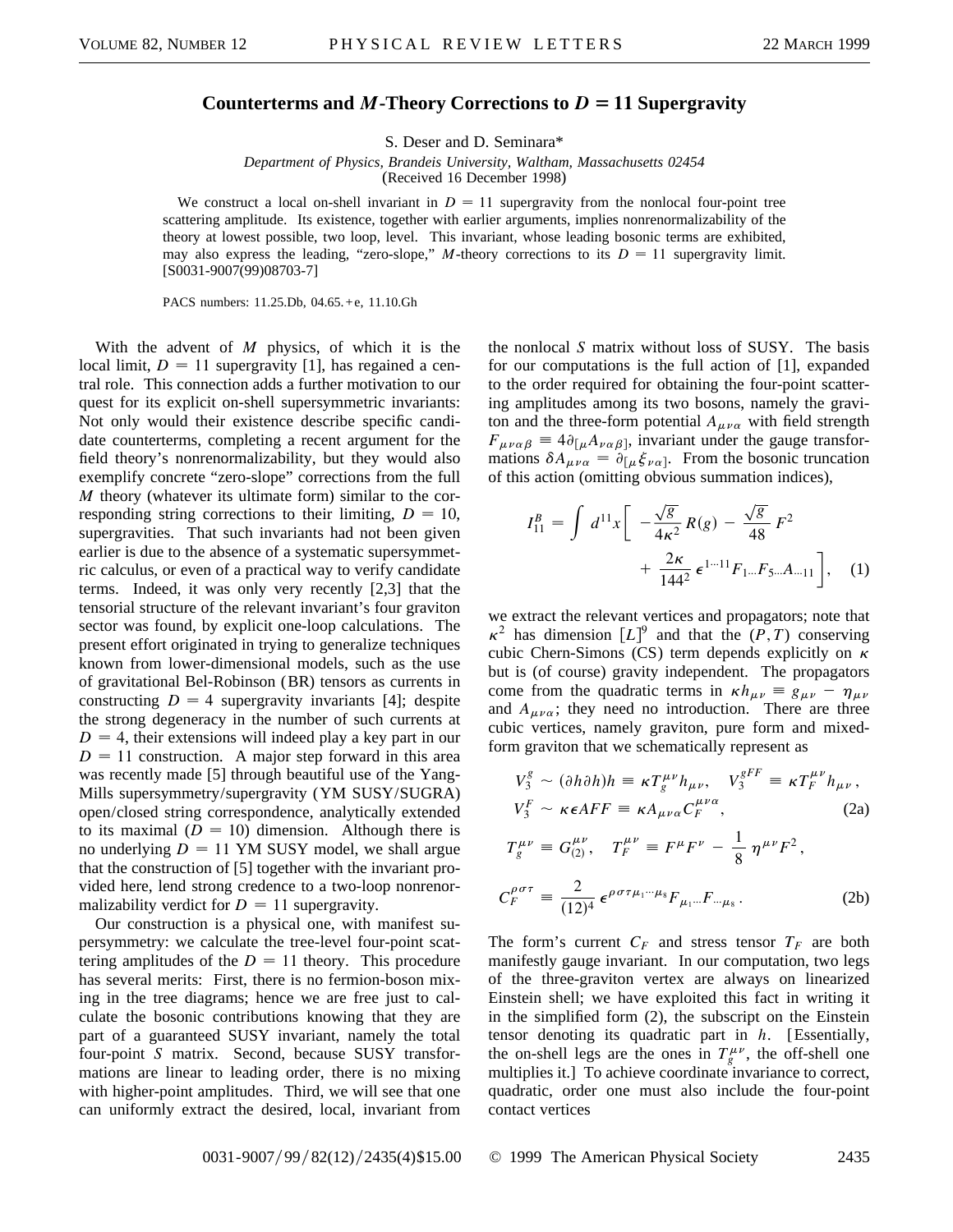$$
V_4^g \sim \kappa^2 (\partial h \partial h) h h, \qquad V_4^{gF} = \kappa^2 \frac{\delta I^F}{\delta g_{\alpha\beta} \delta g_{\mu\nu}} h_{\alpha\beta} h_{\mu\nu}
$$
\n(3)

when calculating the amplitudes; these are the remedies for the unavoidable coordinate variance of the gravitational stress tensor  $T_g^{\mu\nu}$  and the fact that  $T_f^{\mu\nu} h_{\mu\nu}$  is only first order coordinate-invariant. The gravitational vertices are not given explicitly, as they are both horrible and well known [6,7]. We reiterate that gravitinos are decoupled at tree level; while four-point amplitudes involving them would mix with bosonic ones under supersymmetry transformations, this would merely provide a (useful) check on our arithmetic.

We start with the four-graviton amplitude, obtained by contracting two  $V_3^g$  vertices in all three channels [labeled] by the Mandelstam variables  $(s, t, u)$ ] through an intermediate graviton propagator (that provides a single denominator), adding the contact  $V_4^g$  and then setting the external graviton polarization tensors on free Einstein shell. The resulting amplitude  $M_4^g(h)$  will be a nonlocal (precisely thanks to the local  $\overrightarrow{V}_4^8$  contribution) quartic in the Weyl tensor. (We do not differentiate in notation between Weyl and Riemann here and also express amplitudes in covariant terms for simplicity, even though they are valid only to lowest relevant order in the linearized curvatures.) Explicit calculation is, of course, required to discover the exact  $R<sup>4</sup>$  combinations involved and things are much more complicated in higher dimensions than in  $D = 4$ , where there are exactly two possible local quartics in the Weyl tensor— for example, the squares of Euler ( $E_4 \equiv R^*R^*$ ) and Pontryagin ( $P_4 \equiv$  $R^*R$ ) densities ( $^*R \equiv 1/2\epsilon R$ ). The special property of the Einstein action (that also ensures its supersymmetrizability) is that this amplitude must be maximally helicity conserving (treating all particle as incoming), thereby fixing its local part to be [8]  $(E_4 - P_4)(E_4 + P_4)$ . This invariant is also, owing to identities peculiar to  $D = 4$ , expressible [4] as the square of the (unique in  $D = 4$ ) BR tensor  $B_{\mu\nu\alpha\beta} = (RR + R^*R^*)_{\mu\nu\alpha\beta}$ . But  $D = 4$  is a highly degenerate case in both respects: generically, there are seven independent quartic monomials [9] in the Weyl tensor for  $D \geq 8$  and an intrinsically threeparameter family of BR tensors; as might be expected, there is no longer any simple equivalence between  $(BR)^2$ forms and helicity (though it might be fruitful to explore its extensions to generic D). Still, these descriptions are robust: for example, one hint for the gravitational amplitude is provided by its diagrammatic origin in terms of  $T^g_{\mu\nu}$  because there is a (highly gauge-dependent) identity of the schematic form  $B_{\mu\nu\alpha\beta} \sim \partial^2_{\alpha\beta} T^g_{\mu\nu}$ . Within our space limitations, we cannot exhibit the actual calculation here; fortunately, this amplitude has already been given (for arbitrary *D*) in the pure gravity context [6]. It can be shown, using the basis of [9], to be of the form

$$
M_4^g = \kappa^2 (4stu)^{-1} t_8^{\mu_1 \cdots \mu_8} t_8^{\nu_1 \cdots \nu_8}
$$
  
×  $R_{\mu_1 \mu_2 \nu_1 \nu_2} R_{\mu_3 \mu_4 \nu_3 \nu_4} R_{\mu_5 \mu_6 \nu_5 \nu_6} R_{\mu_7 \mu_8 \nu_7 \nu_8}$   
≡  $(stu)^{-1} L_4^g$ , (4)

up to a possible contribution from the quartic Euler density  $E_8$ , which is a total divergence to this order (if present, it would only contribute at  $R^5$  level). The result (4) is also the familiar superstring zero-slope limit correction to  $D = 10$  supergravity, where the  $t_8^{\mu_1 \cdots \mu_8}$ symbol originates from the  $D = 8$  transverse subspace [10]. [ Indeed, the "true" origin of the ten dimensional analog of (4) was actually traced back to  $D = 11$  in the one-loop computation of [2,3].] Note that the local part,  $L_4^g$ , is simply extracted through multiplication of  $M_4^g$  by *stu*, which in no way alters SUSY invariance, because all parts of *M*<sup>4</sup> behave the same way.

In many respects, the form (4) for the four-graviton contribution is a perfectly physical one. However, in terms of the rest of the invariant to be obtained below, one would like a natural formulation with currents that encompass both gravity and matter in a unified way as in fact occurs in, e.g.,  $N = 2$ ,  $D = 4$  supergravity [11]. This might also lead to some understanding of other SUSY multiplets. Using the quartic basis expansion, one may rewrite  $L_4^g$  in various ways involving conserved BR currents and a closed four-form  $P_{\alpha\beta\mu\nu} = 1/4R^{ab}_{[\mu\nu}R_{\alpha\beta]ab}$ , for example

$$
L_4^g = 48\kappa^2 \left[ 2B_{\mu\nu\alpha\beta} B^{\mu\alpha\nu\beta} - B_{\mu\nu\alpha\beta} B^{\mu\nu\alpha\beta} + P_{\mu\nu\alpha\beta} P^{\mu\nu\alpha\beta} + 6B^{\rho}_{\mu\rho\alpha} B^{\mu\sigma\alpha}_{\sigma} - \frac{15}{49} (B^{\mu\nu}_{\mu\nu})^2 \right],
$$
 (5a)

$$
B_{\mu\nu\alpha\beta} \equiv R_{(\underline{\mu}\rho\alpha\sigma} R^{\rho\sigma}_{\underline{\nu}\beta} - \frac{1}{2} g_{\mu\nu} R_{\alpha\rho\sigma\tau} R^{\rho\sigma\tau}_{\beta}
$$

$$
- \frac{1}{2} g_{\alpha\beta} R_{\mu\rho\sigma\tau} R^{\rho\sigma\tau}_{\nu}
$$

$$
+ \frac{1}{8} g_{\mu\nu} g_{\alpha\beta} R_{\lambda\rho\sigma\tau} R^{\lambda\rho\sigma\tau}, \qquad (5b)
$$

where  $\theta$  means symmetrization with weight one of the underlined indices. At  $D = 4$ ,  $P_{\mu\nu\alpha\beta}$  obviously reduces to  $\epsilon_{\mu\nu\alpha\beta}P_4$ , and  $L_4^g$  can easily be shown to have the correct  $B<sup>2</sup>$  form, as must be the case from brute force dimensional reduction arguments.

Let us now turn to the pure form amplitude, whose operative currents are the Chern-Simons  $C_{\mu\nu\alpha}^F$  and the stress tensor  $T_{\mu\nu}^F$ , mediated, respectively, by the *A* and graviton propagators; each contribution is separately invariant. By dimensions, the building block will be  $\kappa \partial F \partial F$ ; getting hints from  $D = 4$ , however, would require using (unwieldy)  $N = 8$  models. Instead, we computed the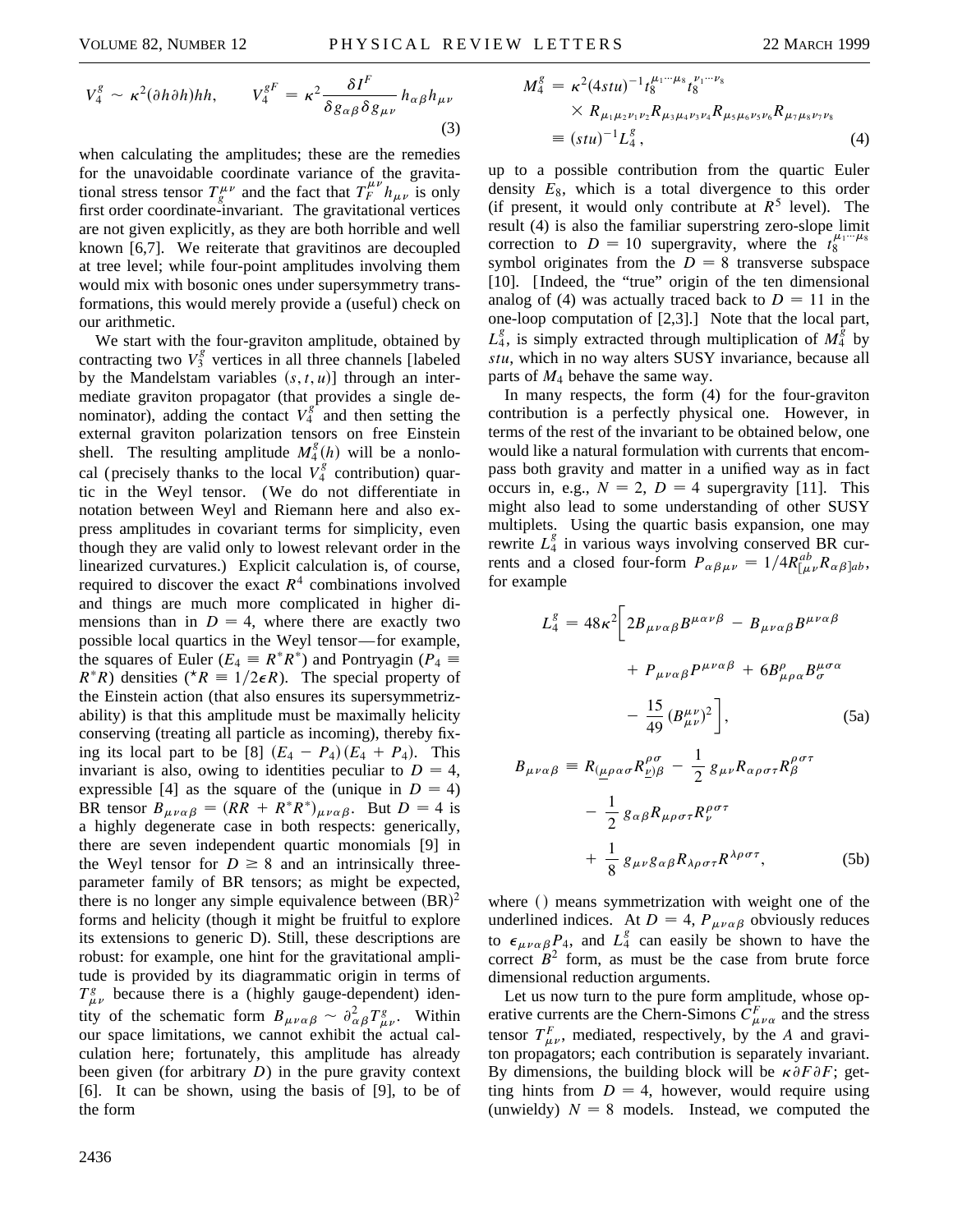two relevant,  $C_F C_F$  and  $T_F T_F$ , diagrams directly, resulting in the four-point amplitude  $\tilde{M}_4^F = (stu)^{-1} \tilde{L}_4^F =$  $(stu)^{-1} \kappa^2 (\partial F)^4$ , again with an overall (*stu*) factor. (An independent calculation of  $M<sup>F</sup>$  has just been reported in [12]; we have not compared details.) An economical way to organize  $L_4^F$  is in terms of matter BR tensors and corresponding *C<sup>F</sup>* extensions, prototypes being the "double gradients" of  $T_{\mu\nu}^F$  and of  $C^F$ ,

$$
B_{\mu\nu\alpha\beta}^{F} = \partial_{\alpha} F_{\mu} \partial_{\beta} F_{\nu} + \partial_{\beta} F_{\mu} \partial_{\alpha} F_{\nu}
$$

$$
- \frac{1}{4} \eta_{\mu\nu} \partial_{\alpha} F \partial_{\beta} F,
$$

$$
\partial^{\mu} B_{\mu\nu\alpha\beta}^{F} = 0,
$$
(6a)
$$
C_{\rho\sigma\tau;\alpha\beta}^{F} = \frac{1}{(24)^{2}} \epsilon_{\rho\sigma\tau\mu_{1}\cdots\mu_{8}} \partial_{\alpha} F^{\mu_{1}\cdots\mu_{4}} \partial_{\beta} F^{\mu_{5}\cdots\mu_{8}},
$$

$$
\partial^{\rho} C_{\rho \sigma \tau; \alpha \beta}^{F} = 0. \tag{6b}
$$

From (6) we can construct  $L_4^F$  as

$$
L_4^F = \frac{\kappa^2}{36} B_{\mu\nu\alpha\beta}^F B_{\mu_1\nu_1\alpha_1\beta_1}^F G^{\mu\mu_1;\nu_1\nu} K^{\alpha\alpha_1;\beta_1\beta} - \frac{\kappa^2}{12} C_{\mu\nu\rho;\alpha\beta}^F C_{\alpha_1\beta_1}^{F\mu\nu\rho} K^{\alpha\alpha_1;\beta_1\beta}.
$$
 (7)

The matrix  $G^{\mu\nu;\alpha\beta} \equiv \eta^{\mu\alpha}\eta^{\nu\beta} + \eta^{\nu\alpha}\eta^{\mu\beta} - 2/(D (2)\eta^{\mu\nu}\eta^{\alpha\beta}$  is the usual numerator of the graviton propagator on conserved sources. The origin of  $K^{\mu\nu;\alpha\beta}$  $\eta^{\mu\alpha}\eta^{\nu\beta} + \eta^{\nu\alpha}\eta^{\mu\beta} - \eta^{\mu\nu}\eta^{\alpha\beta}$  can be traced back to "spreading" the *stu* derivatives: for example, in the *s* channel we can write  $tu = -1/2K^{\mu\nu;\alpha\beta} p_{\mu}^1 p_{\nu}^2 p_{\alpha}^3 p_{\beta}^4$ ; the analogous identities for the other channels can be obtained by crossing. [It is convenient to define  $s \equiv$  $(p_1p_2)$ ,  $t \equiv (p_1p_3)$ ,  $u \equiv (p_1p_4)$ , with  $p_1 + p_2 =$  $p_3 + p_4$ . Note also the absence of  $(G, K)$  factors from (5), they are already incorporated into the BR's.] It is these identities that enabled us to write  $M_4$ 's universally as  $(stu)^{-1}L_4$ 's: Originally the  $M_4$  have a single denominator (from the intermediate specific exchange, *s*, *t*, or *u* channel); we uniformize them all to  $(stu)^{-1}$  through multiplication of, say,  $s^{-1}$  by  $(tu)^{-1}(tu)$ . The extra derivatives thereby distributed in the numerators have the further virtue of turning all polarization tensors into curvatures and derivatives of forms, as we have indicated. It is worth noting that the matter  $(BR)^2$  form (7) is in fact valid for any matter-matter four-point amplitude mediated by a graviton through minimal coupling, simply because of the  $h_{\mu\nu}T_{\text{matt}}^{\mu\nu}$  vertex and the BR<sub>matt</sub>  $\sim \partial^2 T_{\text{matt}}$ relation. In particular, one can easily give natural extensions of the bosonic results both for the pure fermionic four-point function, since it too has an associated BR tensor  $\sim \partial_{\alpha\beta}^2 T_{\mu\nu}^{\psi}$  and for mixed Fermi-boson contributions. For example, the former resembles (7), with a  $B^{\psi}B^{\psi}$  part as well as a  $C^{\psi}C^{\psi}$  part from the nonminimal  $\bar{\psi} \Gamma \psi F$  coupling in  $I_{11}$ . Indeed "current-current" terms are generically present for any amplitude generated by any gauge-field-current coupling, as evidenced by these ubiquitous *CC* contributions.

The remaining amplitudes are the form "bremsstrahlung"  $M^{FFFg}$  and the graviton-form scattering  $M_4^{Fg}$ . The *MFFFg* amplitude represents radiation of a graviton from the CS term, i.e., contraction of the *CS* and  $T_{\mu\nu}^F h^{\mu\nu}$ vertices by an intermediate *A* line, yielding

$$
M_4^{FFFg} = (stu)^{-1} L_4^{FFFg},
$$
  
\n
$$
L_4^{FFFg} = -\frac{\kappa^2}{3} C_{\mu\nu\rho;\alpha\beta}^F C_{\alpha_1\beta_1}^{RF\mu\nu\rho} K^{\alpha\alpha_1;\beta_1\beta},
$$
\n(8a)

$$
C_{\mu\nu\rho;\alpha\beta}^{RF} \equiv 4\partial_{\lambda}(R_{(\alpha\beta)}^{\sigma[\lambda}F_{\sigma}^{\mu\nu\rho]}) - \frac{2}{3}R_{(\alpha\beta)}^{\sigma\lambda}\partial_{\lambda}F_{\sigma}^{\mu\nu\rho}.
$$
 (8b)

The off-diagonal current  $C^{RF}$  has antecedents in  $N = 2$  $D = 4$  theory [11]; it is unique only up to terms vanishing on contraction with  $C<sup>F</sup>$ . While its (8b) form is compact, there are more promising variants, with better conservation and trace properties. The  $M^{Fg}$ ,  $\sim$  $\kappa^2 R^2 (\partial F)^2$ , has three distinct diagrams: mixed  $T^F T^g$ mediated by the graviton; gravitational Compton amplitudes  $\sim(hh)T_F T_F$  with a virtual *A* line, and finally the four-point contact vertex *FFhh*. The resulting  $M_4^{F_g}$  is again proportional to  $(stu)^{-1}$ ,

$$
M_4^{F_g} = (stu)^{-1} L_4^{F_g},
$$
  
\n
$$
L_4^{F_g} = \frac{\kappa^2}{3} (\frac{1}{4} B_{\mu\nu\alpha\beta}^g B_{\mu_1\nu_1,\alpha_1\beta_1}^F G^{\mu\mu_1;\nu\nu_1} - C_{\mu\nu\rho;\alpha\beta}^{RF\mu\nu\rho} C_{\alpha_1\beta_1}^{RF\mu\nu\rho}) K^{\alpha\alpha_1;\beta_1\beta}, \qquad (9)
$$

up to subleading terms involving traces. The complete bosonic invariant,  $L_4 = L_4^F + L_4^g + L_4^{Fg} + L_4^{FFFg}$ , is not necessarily in its most unified form, but it suggests some intriguing possibilities, especially in the matter sector. For example, it is worth noting that the "*C*" currents can be unified into a unique current, which is the sum of the two, and their contributions to the invariant are simply its appropriate square. The corresponding attempt for the BR sector, unfortunately, does not quite work, at least with our choice of currents. We hope to return to this point elsewhere; instead we discuss some important consequences of the very existence of this invariant, where elegance of its presentation is irrelevant.

Consider first the issue of renormalizability of  $D = 11$ supergravity. As we mentioned at the start, the work of [5] formally regarded as an analytic continuation to  $D = 11$ , states that the coefficient of a two-loop candidate counterterm is nonzero. Our result exhibits this invariant explicitly; taken together, they provide a compelling basis for the theory's nonrenormalizability. In this connection a brief review of the divergence problem may be useful. For clarity, we choose to work in the framework of dimensional regularization, in which only logarithmic divergences appear and, consequently, the local counterterm must have dimension zero (including dimensions of the